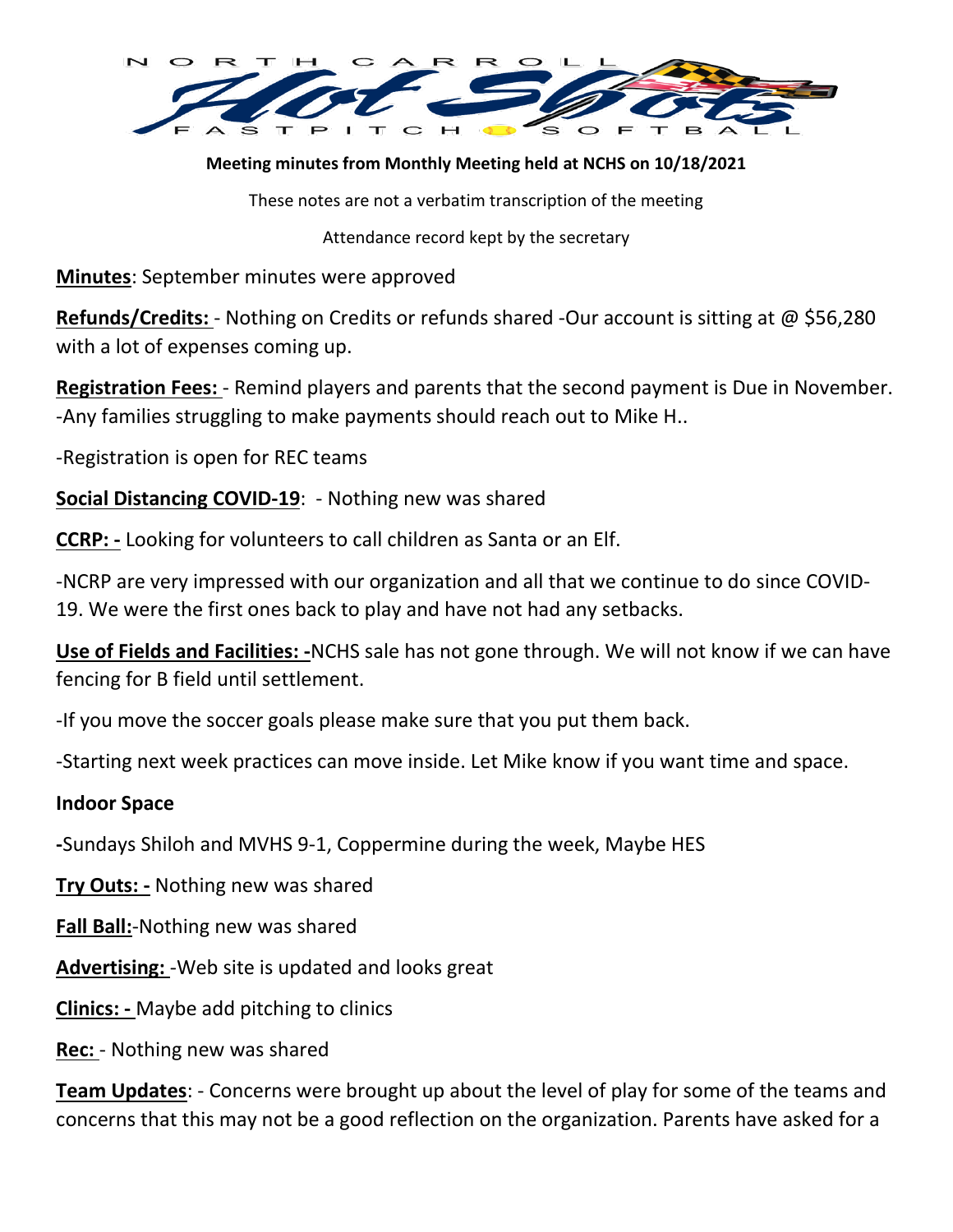list of volunteer coaches who have extra time and specialize in specific areas (pitching, fielding, catching) Maybe provide private lessons.

-The 8u teams may not be developing players

Suggestions/ideas brought up

-Possibly add coaches clinics

-Do we want two teams at each age level? If teams are not performing well in tournaments this could deter players from coming to the Hot Shots. Maybe some teams should stick to league play with a couple of tournaments rather than mostly tournament play.

-Add a pitching coach that the organization would pay for (have to be less than \$600 as we are a non profit)

-Mentor teams between older and younger teams

-Jen would love for veteran coaches to come help out with her team and run some of the practices.

\*\*\*The board will discuss options/solutions\*\*\*

**Fields and Equipment:** - Will need to put HR fence up at Hampstead for the tournament

-Make sure that you are locking all sheds at the end of events.

-Dirt will be delivered Nov. 12<sup>th</sup>

-Backstop for B field is on hold for now

-We will need lots of help getting the fields ready on Friday for the tournament.

-Need to build shelves on one side of the new shed at PP.

-A replacement lock was given for C shed

-We may want to buy new/more rakes

-MVHS -grading will be done maybe we can do this at HES

**Scholarship:** - Nothing new was shared

## **Fundraising: -**

# **Pictures**-Nothing new was shared

**Crab Sale/Feast:** - Profit of \$2346 -The event went well. We had plenty of help. There was a complaint that some of the bushel boxes were not filled to the top. We will monitor this if we do the sale again in 2022.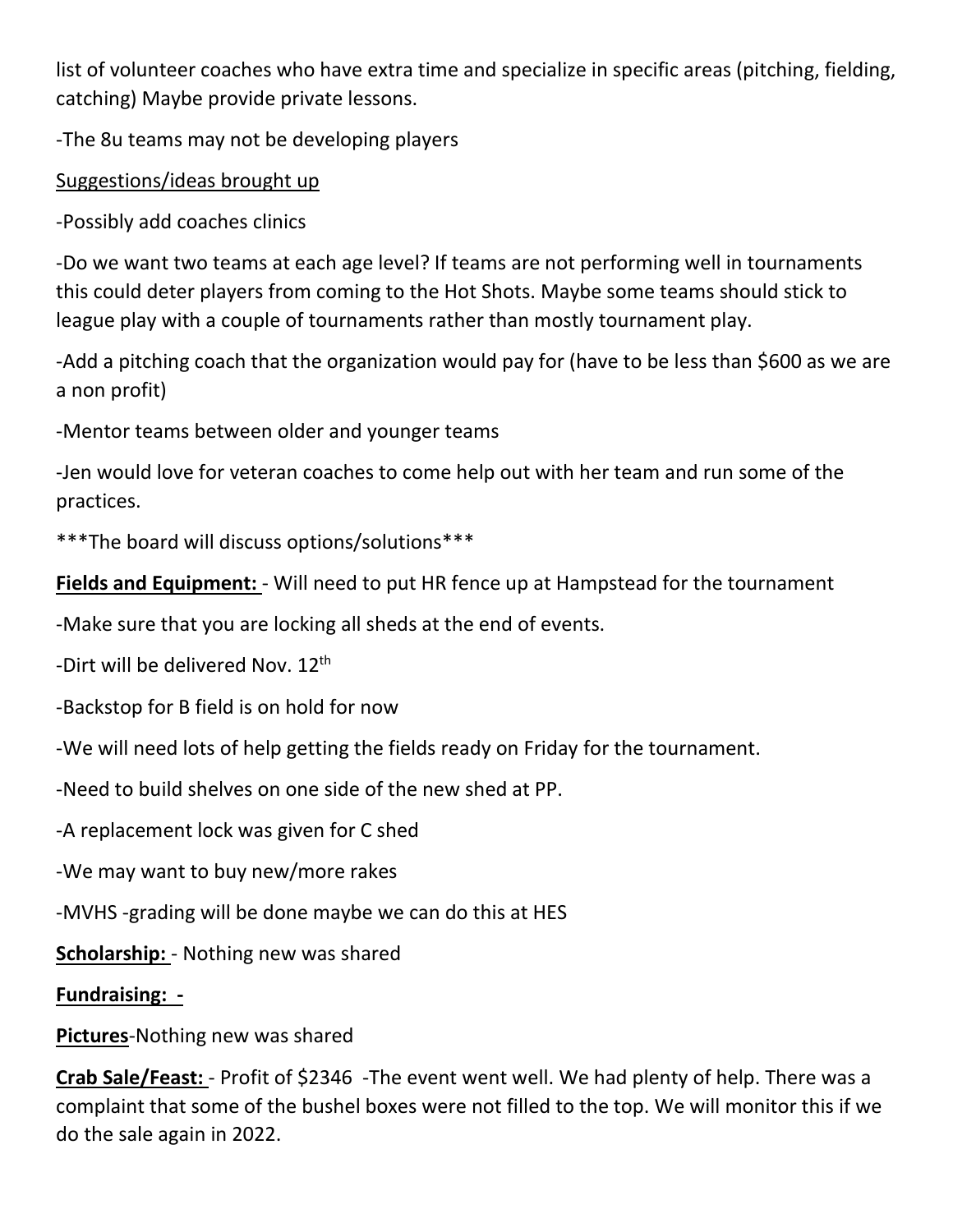**Golf Tournament 10/1/21:** -Profit of \$11,247.97 -128 golfers -lots of compliments on the Beer Cart service. -Looking at doing some different things next year: getting rid of survivor ball, start earlier, add new features

-Had different tiers of sponsors-this went well

**Calendar Raffle February 2021:-** Nothing new was shared

**Spring Fundraiser:** Nothing new was shared

**Sophia Serio:** You can still order shirts. As they come in they are being delivered. Items will be delivered to her along with the fundraising check. Damascus donated a basket.

**Tournaments: -**Fall Classic went well

-We forgot to remove the trash from Lions Club

-There were 2 umpire issues and they will not be asked back

-Profit @\$4600

## **Halloween**

-Cancer cards will be handed out to teams on Saturday and the players can fill them out. Before each game on Sunday there will be a moment of silence where the players will hold the cards up.

-All teams and parents will be required to help with fields as all age groups will be playing. Mike gave out age level assignments. Several of the older teams have players that are going to homecoming.

-Lisa will need help with passing out Tournament shirts. She hopes to have them at the fields on Friday night to give to coaches to hand out.

-Drea will get Sanitizer and toilet paper

-Will need to make sure that we empty trash at Lions Club

-Balls and awards should be here Wed.

-Equipment and supplies need to be moved to appropriate locations

-There will be a pumpkin and costume contest

-Jens team will make 160 large bags of Candy for first place winners along with their medal and Lisa will make 160 smaller bags for second place

**Background Checks:** - Nothing new was shared